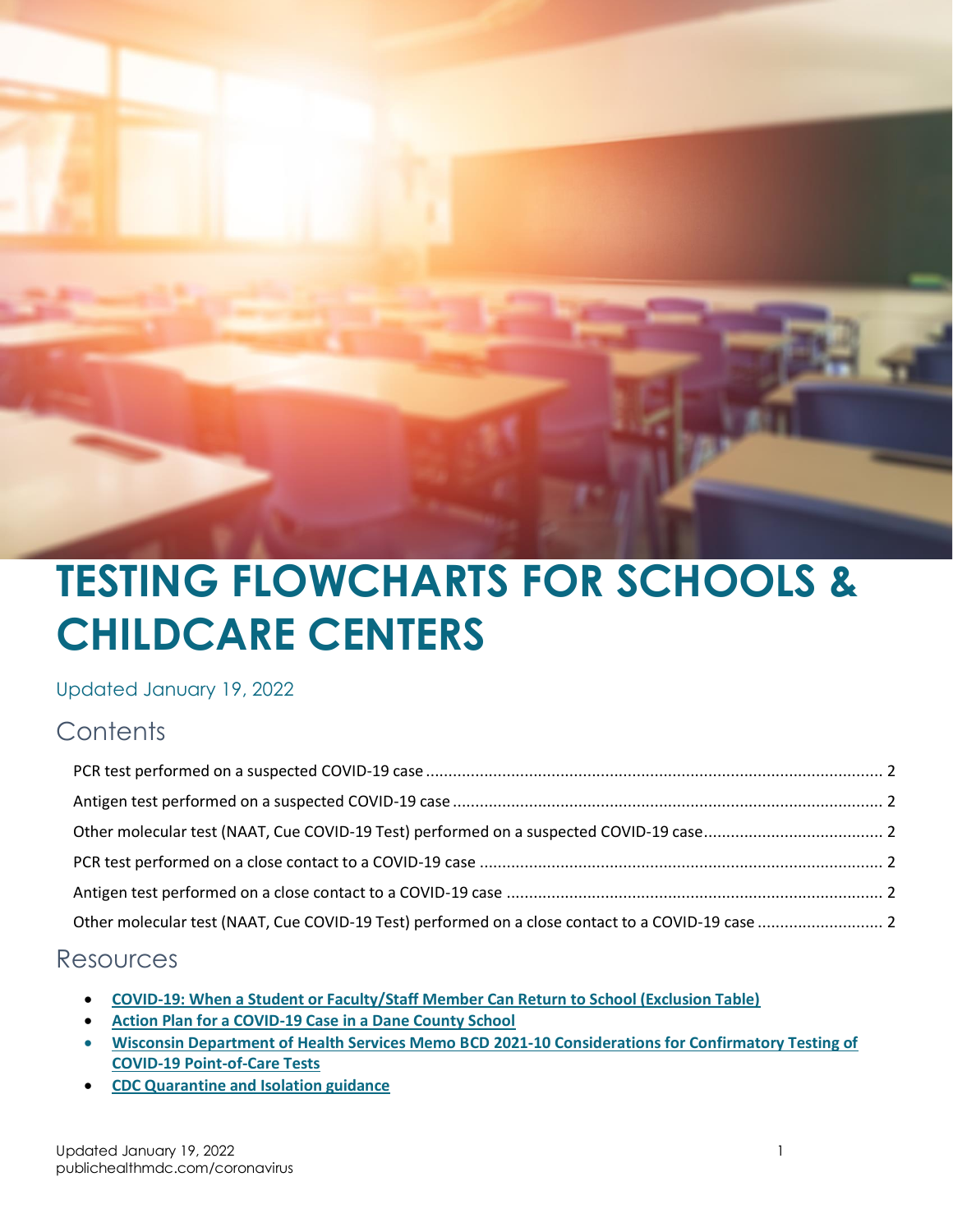#### **Who is a close contact?**

An individual is considered a close contact if any of the following is true:

- **[Students in a K-12 classroom setting](https://www.cdc.gov/coronavirus/2019-ncov/php/contact-tracing/contact-tracing-plan/appendix.html#contact)**: Were within 3 feet of a positive person for more than 15 minutes total in a day. Both students must have been wearing well-fitting masks.
- **All other individuals, situations, and non-classroom settings**: Were within 6 feet of a positive person for more than 15 minutes total in a day
- Had physical contact with the person
- Had direct contact with the respiratory secretions of the people (i.e., from coughing, sneezing, contact with dirty tissue, shared drinking glass, food, or other personal items)
- Lives with or stayed overnight for at least one night in a household with the person

#### **Who needs to quarantine?**

Any individual who is a close contact to someone with COVID-19 needs to quarantine unless they meet one of the following criteria:

- Individuals who are 17 and under who completed a primary COVID vaccine series two or more weeks before the exposure
- Individuals 18 years or older who completed a primary COVID vaccine series two or more weeks ago and are not ye[t eligible for a booster dose](https://www.cdc.gov/coronavirus/2019-ncov/vaccines/booster-shot.html)
- Individuals 18 years or older who completed a primary COVID vaccine series two or more weeks ago and have received a booster dose
- Individuals who were diagnosed with COVID-19 in the 90 days before the exposure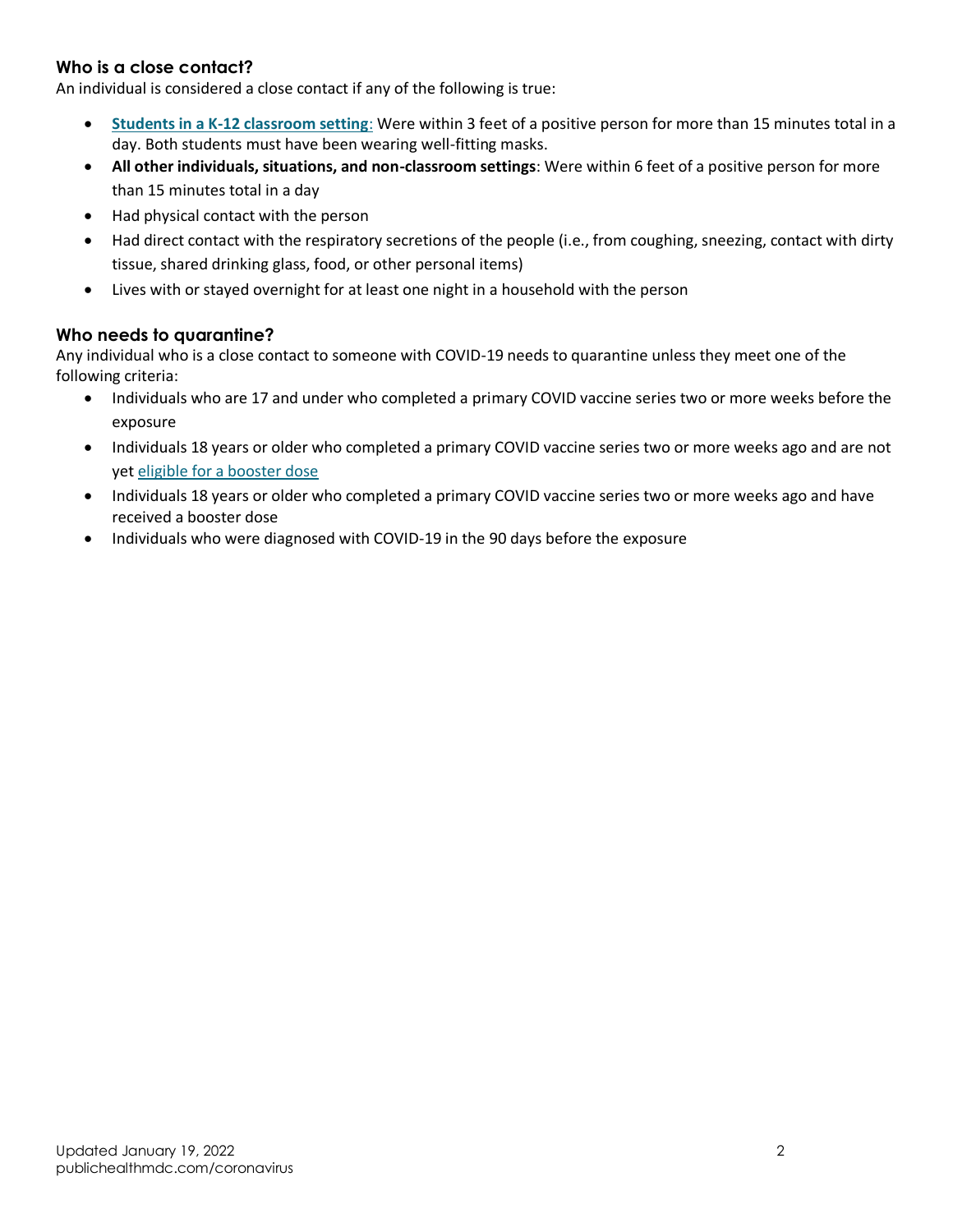### PCR test performed on a **suspected COVID-19 case**

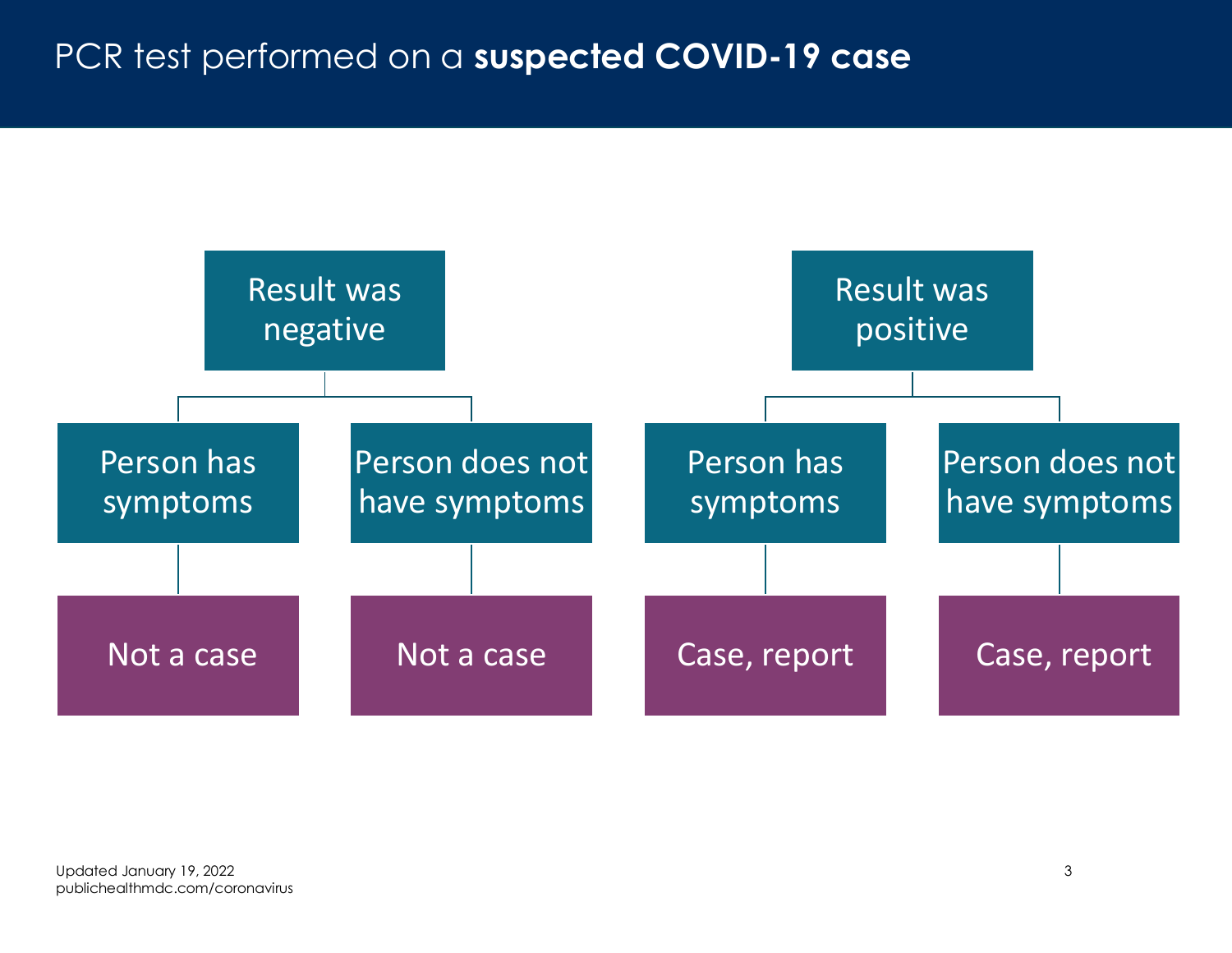#### Antigen test performed on a **suspected COVID-19 case**

<span id="page-3-0"></span>

\*For all home tests, if a positive test is followed by a negative lab-based, molecular test within 48 hours, the person is considered not a case. Since this is unlikely in a person with symptoms, we recommend beginning contact tracing and exclusion right away in this situation. If you know the person will receive a follow-up test within 48 hours you can wait for that result but risk having close contacts become infectious while still attending school.

Updated January 19, 2022 4 publichealthmdc.com/coronavirus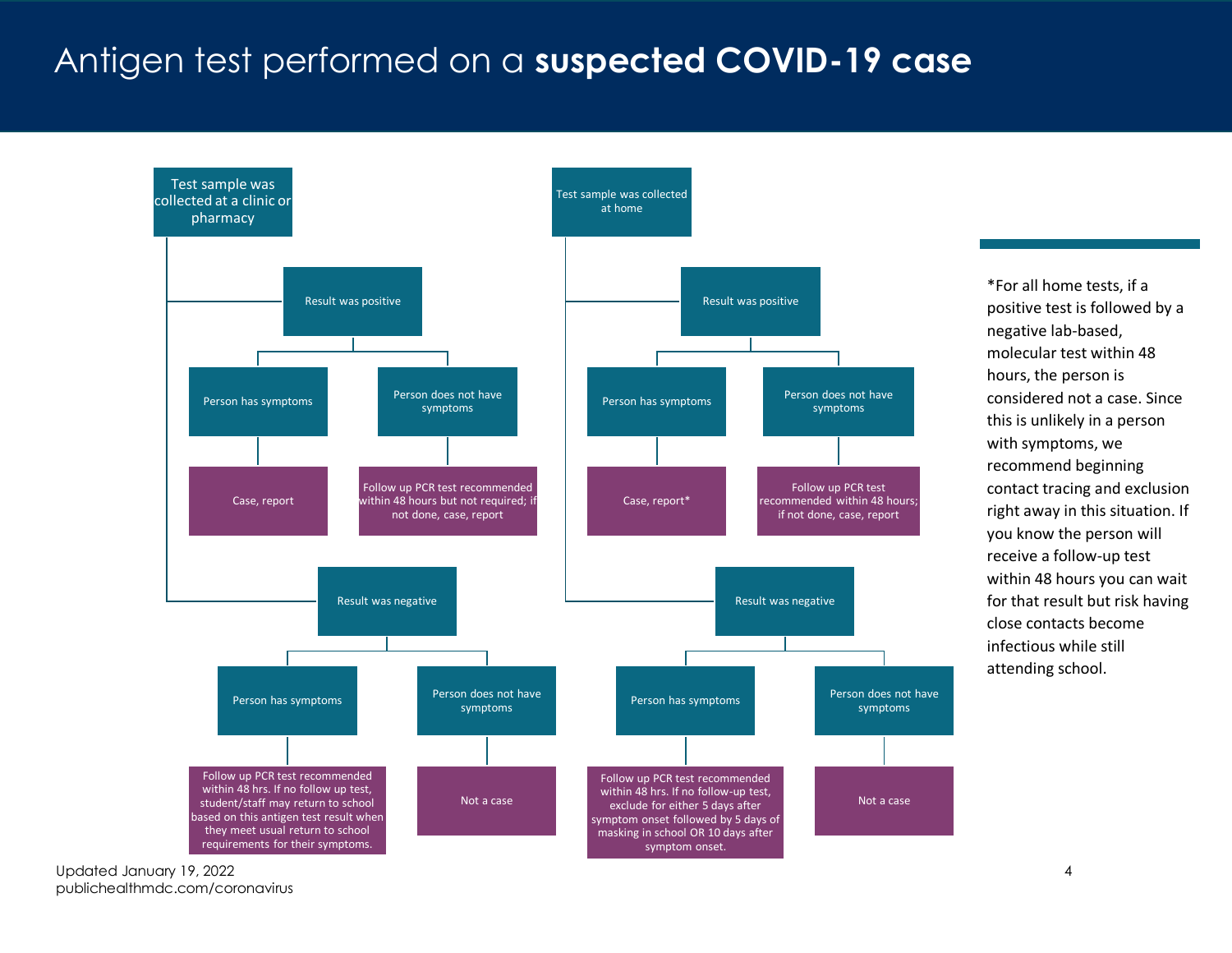# Other molecular test (NAAT, Cue COVID-19 Test) performed on a **suspected COVID-19 case**

<span id="page-4-0"></span>

\*For all home tests, if a positive test is followed by a negative lab-based, molecular test within 48 hours, the person is considered not a case. Since this is unlikely in a person with symptoms, we recommend beginning contact tracing and exclusion right away in this situation. If you know the person will receive a follow-up test within 48 hours you can wait for that result but risk having close contacts become infectious while still attending school.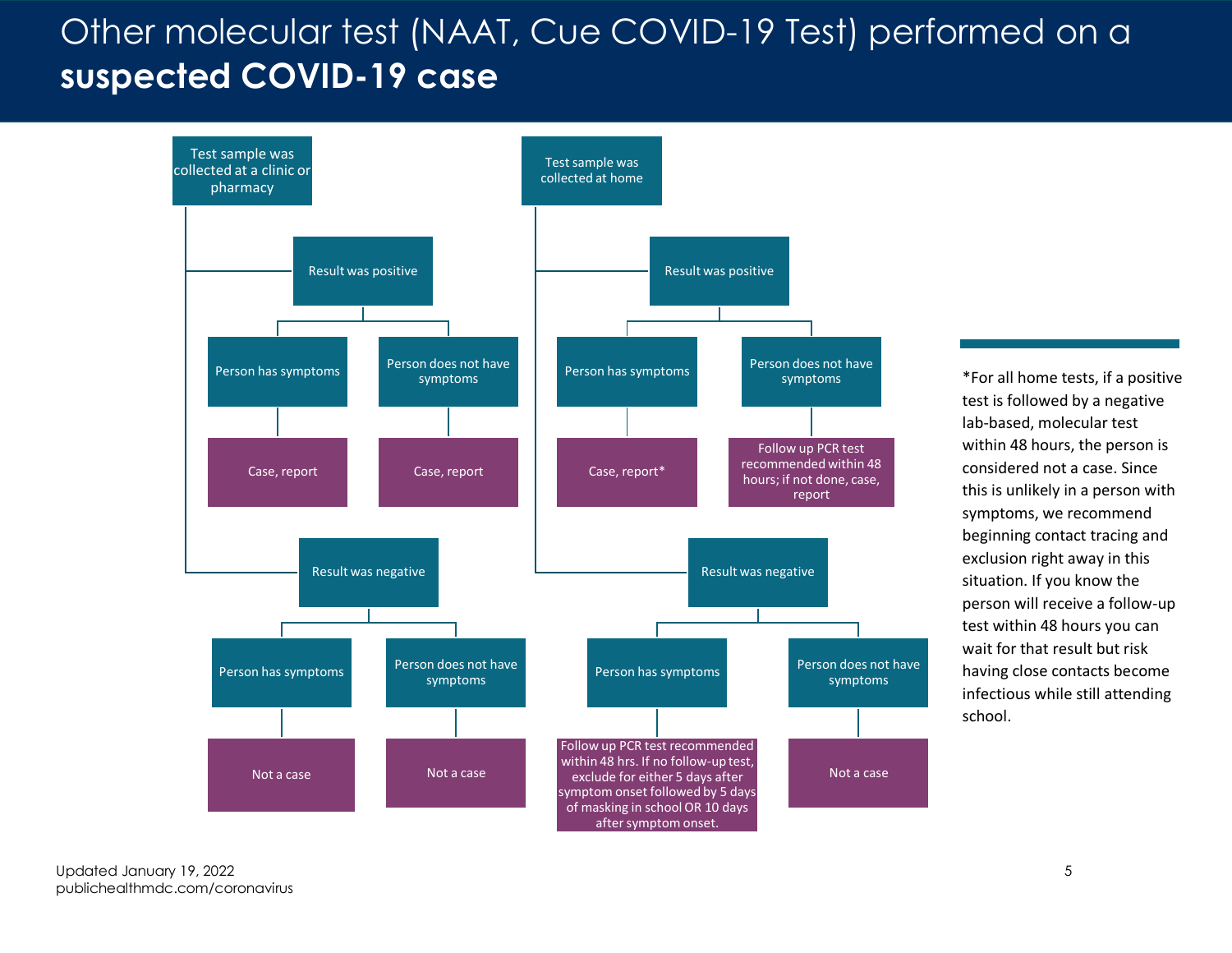### PCR test performed on a **close contact to a COVID-19 case**

<span id="page-5-0"></span>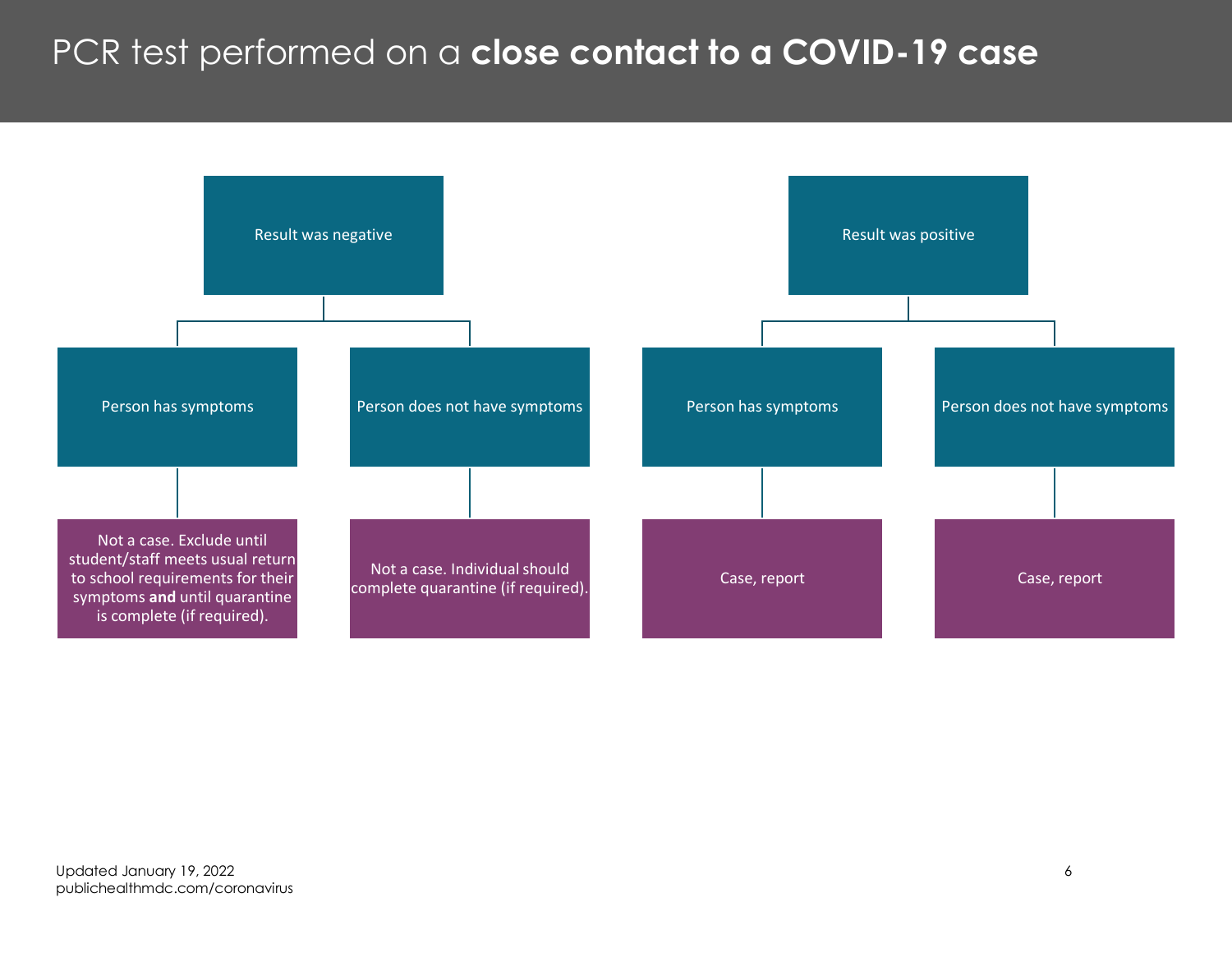#### Antigen test performed on a **close contact** to a COVID-19 case

<span id="page-6-0"></span>

\*For all home tests, if a positive test is followed by a negative lab-based, molecular test within 48 hours, the person is considered not a case. Since this is unlikely in a person with symptoms, we recommend beginning contact tracing and exclusion right away in this situation. If you know the person will receive a follow-up test within 48 hours you can wait for that result but risk having close contacts become infectious while still attending school.